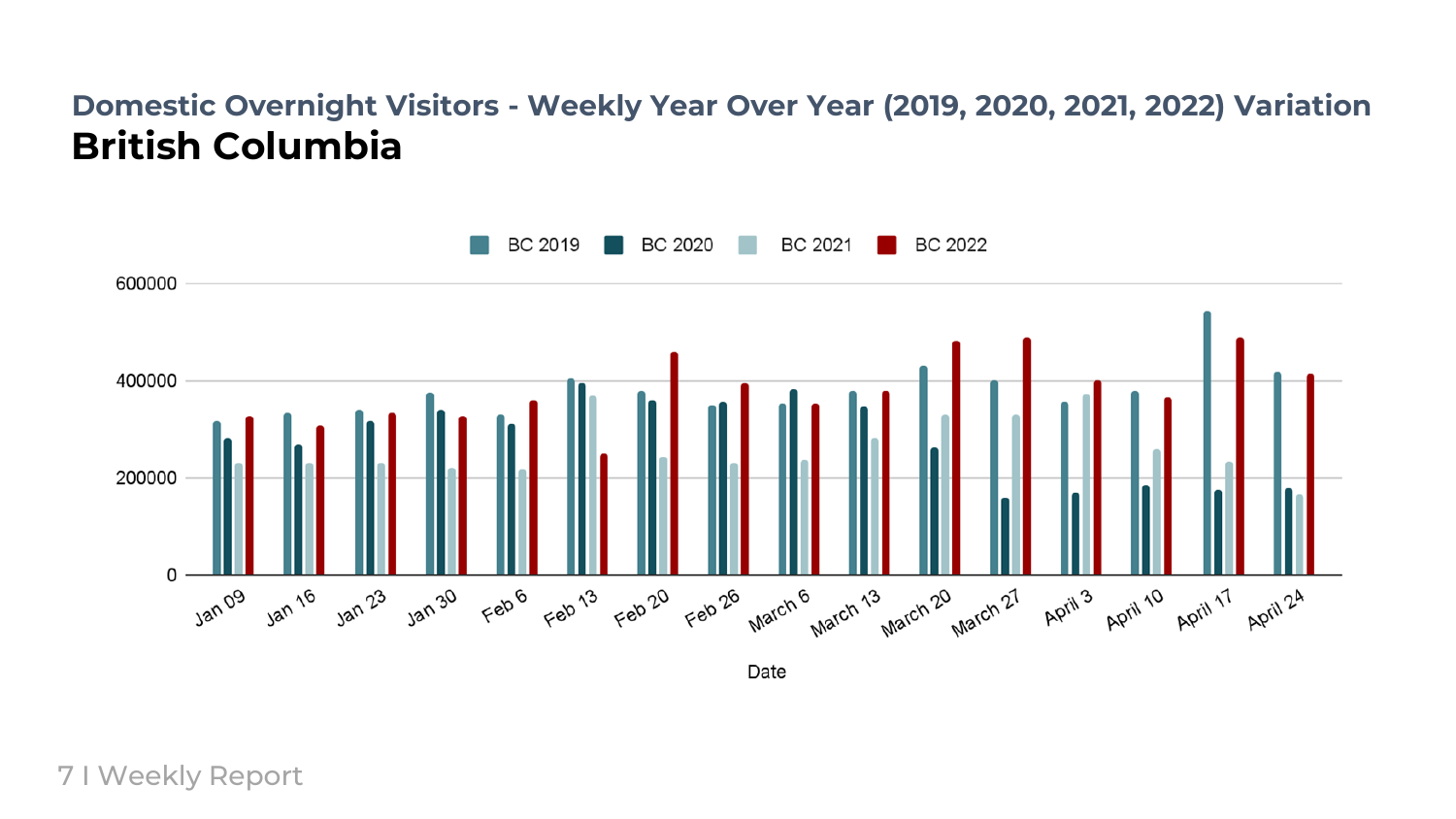# **Domestic Overnight Visitors - Weekly Year Over Year (2019, 2020, 2021, 2022) Variation Northern BC**



#### **Key Findings**

- Domestic Overnight Visitation to Northern BC for Week 16 (April 18 - April 24, 2022) is **up 8.8%** compared to the same week in 2019
- Northern BC saw **10.1% more visitation** when compared to British Columbia during Week 16 (April 18 - April 24, 2022)
- Visitation to Northern BC **increased 9.2%** and British Columbia **increased 20.1%** when comparing Week 15 (April 11 - April 17, 2022) to Week 16 (April 18 - April 24, 2022)

Long Weekends and Holidays: -New Years Day ~ Jan 1, Family Day ~ Feb 21, Easter - April 17

14 I Weekly Report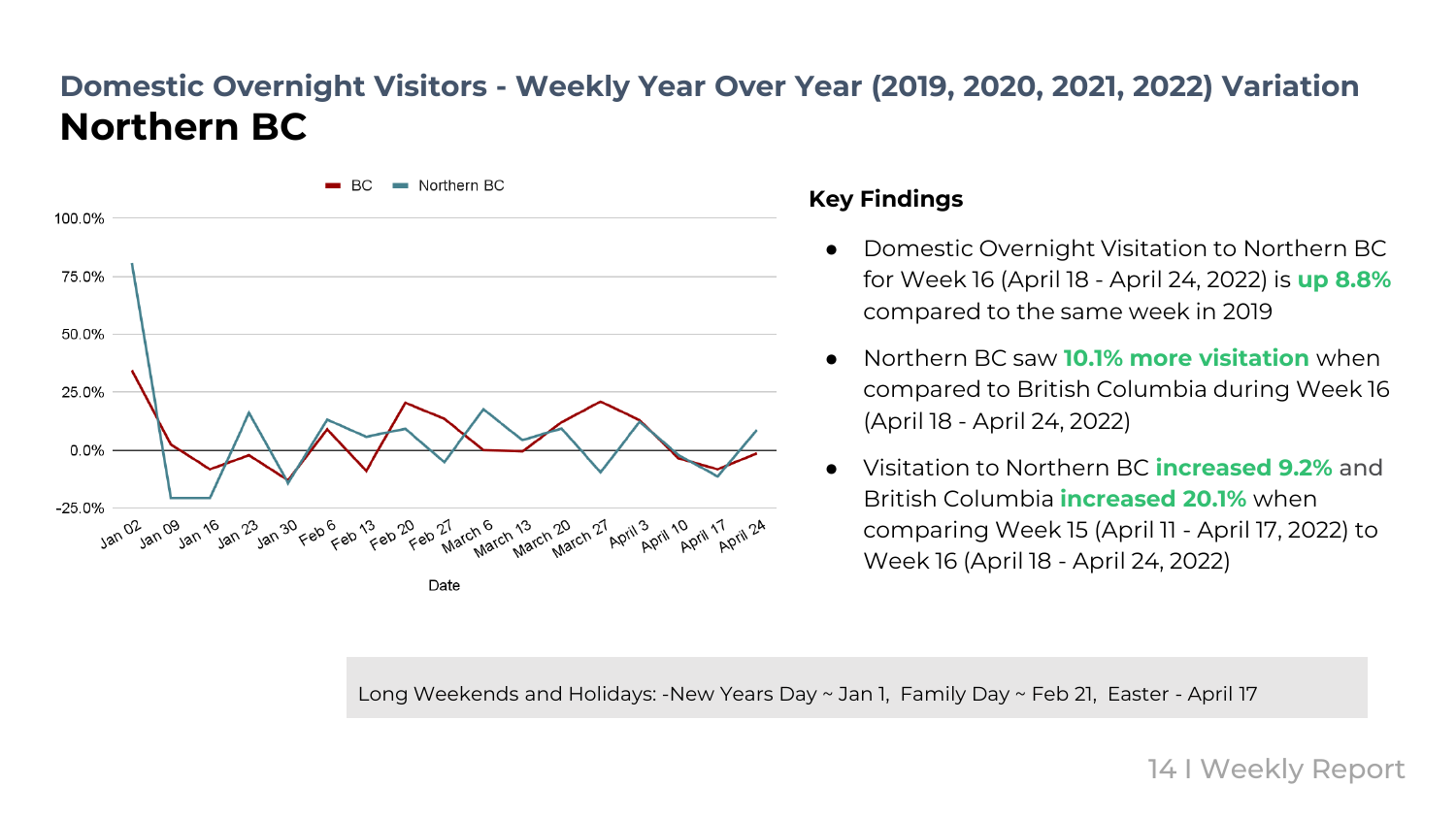# Notes relating to the date

Data is based on the movement of mobile devices travelling within BC from BC or the rest of Canada who have spent one night 60 kms from their mobile device's home location.

• Therefore it includes all mobile movement

• Weeks vary year to year so impacted by holidays, etc.